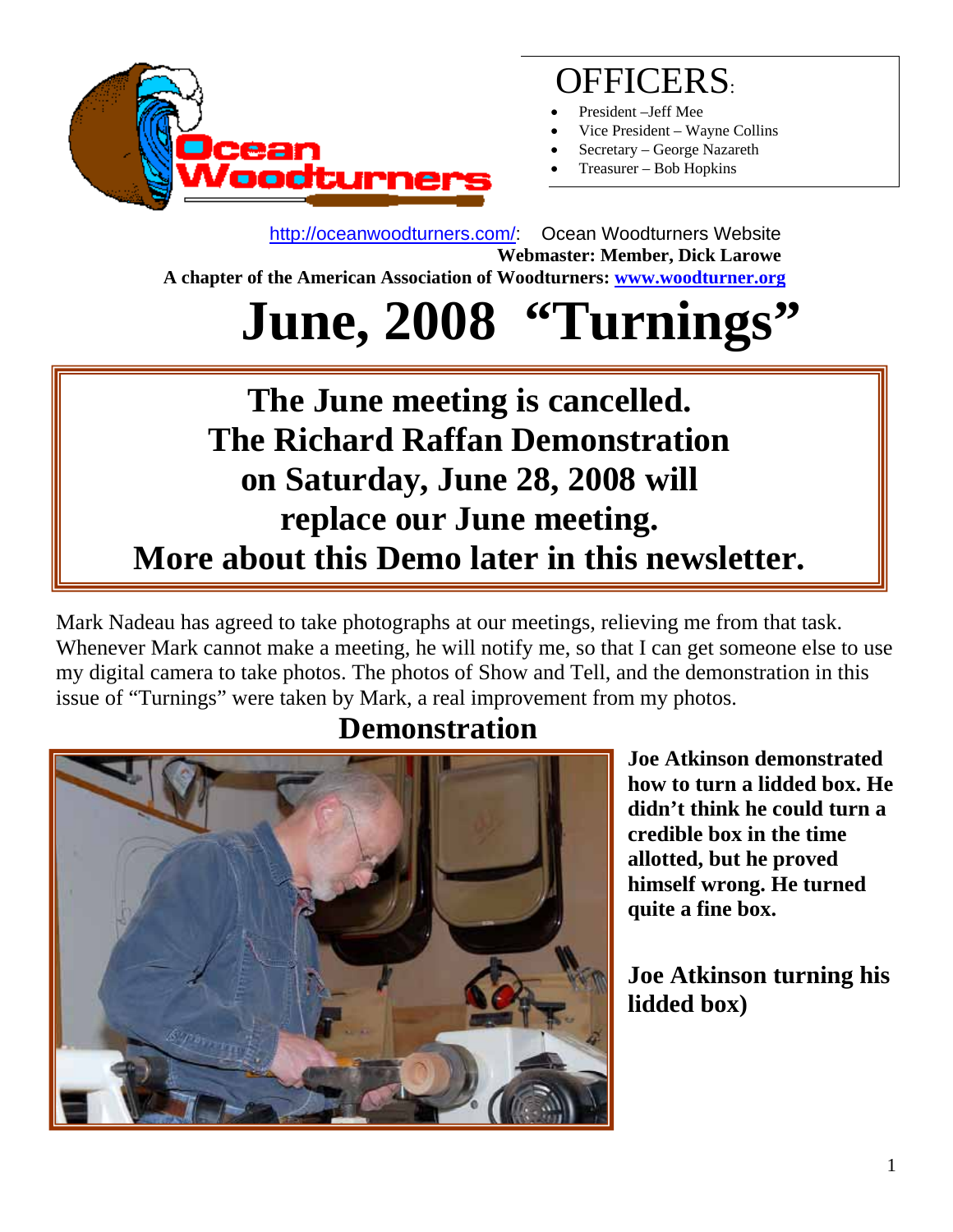## **Show and Tell**



 **L to R. Paul Tavares- a segmented bowl Richard Renkaus- a fancy bird feeder George Nazareth- a segmented lidded bowl Rick Sousa- a walnut natural-edge bowl** 



**John Chakuroff holding a hollowing fork he made**